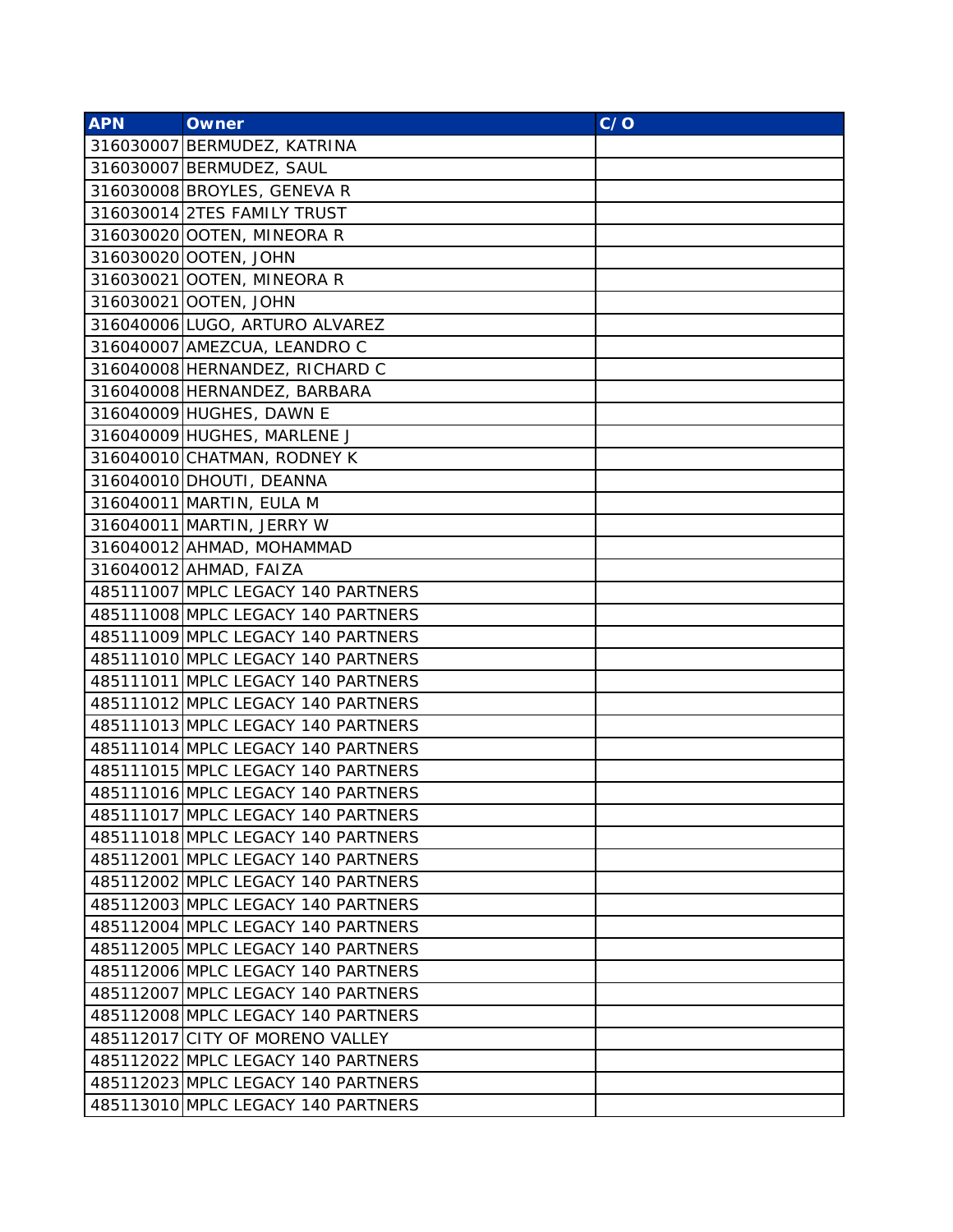| 485113011 MPLC LEGACY 140 PARTNERS         |                           |
|--------------------------------------------|---------------------------|
| 485113012 MPLC LEGACY 140 PARTNERS         |                           |
| 485114012 MPLC LEGACY 140 PARTNERS         |                           |
| 485114013 MPLC LEGACY 140 PARTNERS         |                           |
| 485114014 MPLC LEGACY 140 PARTNERS         |                           |
| 485114015 MPLC LEGACY 140 PARTNERS         |                           |
| 485114016 MPLC LEGACY 140 PARTNERS         |                           |
| 485114017 MPLC LEGACY 140 PARTNERS         |                           |
| 485114018 MPLC LEGACY 140 PARTNERS         |                           |
| 485114019 MPLC LEGACY 140 PARTNERS         |                           |
| 485114020 MPLC LEGACY 140 PARTNERS         |                           |
| 485114021 MPLC LEGACY 140 PARTNERS         |                           |
| 485114022 MPLC LEGACY 140 PARTNERS         |                           |
| 485121011 CITY OF MORENO VALLEY            |                           |
| 485121012 CITY OF MORENO VALLEY            |                           |
| 485121014 MPLC LEGACY 140 PARTNERS         |                           |
| 485123031 MPLC LEGACY 140 PARTNERS         |                           |
| 485220006 PERRIS AT PENTECOSTAL            |                           |
| 485220007 PERRIS AT PENTECOSTAL            |                           |
| 485220008 LAZO, VINCENT A                  | C/O PERRIS AT PENTECOSTAL |
| 485220008 PERRIS AT PENTECOSTAL            | C/O PERRIS AT PENTECOSTAL |
| 485220009 KEEGAN, CAROL A                  | <b>SUITE 13A BOX 514</b>  |
| 485220015 RAZO, GLORIA                     |                           |
| 485220016 MOVIMIENTO MISIONERO MUNDIAL INC |                           |
| 485220017 PERRIS AT PENTECOSTAL            |                           |
| 485220019 PERRIS AT PENTECOSTAL            |                           |
| 485220023 MPLC LEGACY 75 ASSOC             |                           |
| 485220026 PERRIS AT PENTECOSTAL            |                           |
| 485220027 PERRIS AT PENTECOSTAL            |                           |
| 485220030 HOME DEPOT U S A INC             | C/O LEGAL DEPT            |
| 485220032 MPLC LEGACY 75 ASSOC             |                           |
| 485220033 VAL VERDE UNIFIED SCHOOL DIST    |                           |
| 485220034 VAL VERDE UNIFIED SCHOOL DIST    |                           |
| 485220040 MPLC LEGACY 75 ASSOC             |                           |
| 485220041 MPLC LEGACY 75 ASSOC             |                           |
| 486091006 GENIE, ANNETTE                   |                           |
| 486091006 GENIE, DANIEL                    |                           |
| 486091008 PRADO, MARIA DE LOURDES          |                           |
| 486091008 PRADO, FRANCISCO J               |                           |
| 486091009 MCKINLEY HOLDING 1               |                           |
| 486091018 REYES, FERNANDO G                |                           |
| 486091018 REYES, DELFINA                   |                           |
| 486096002 AMARO, SERGIO                    |                           |
| 486096003 LEE, RALPH A                     |                           |
| 486096004 BENAVIDES, JOSE J                |                           |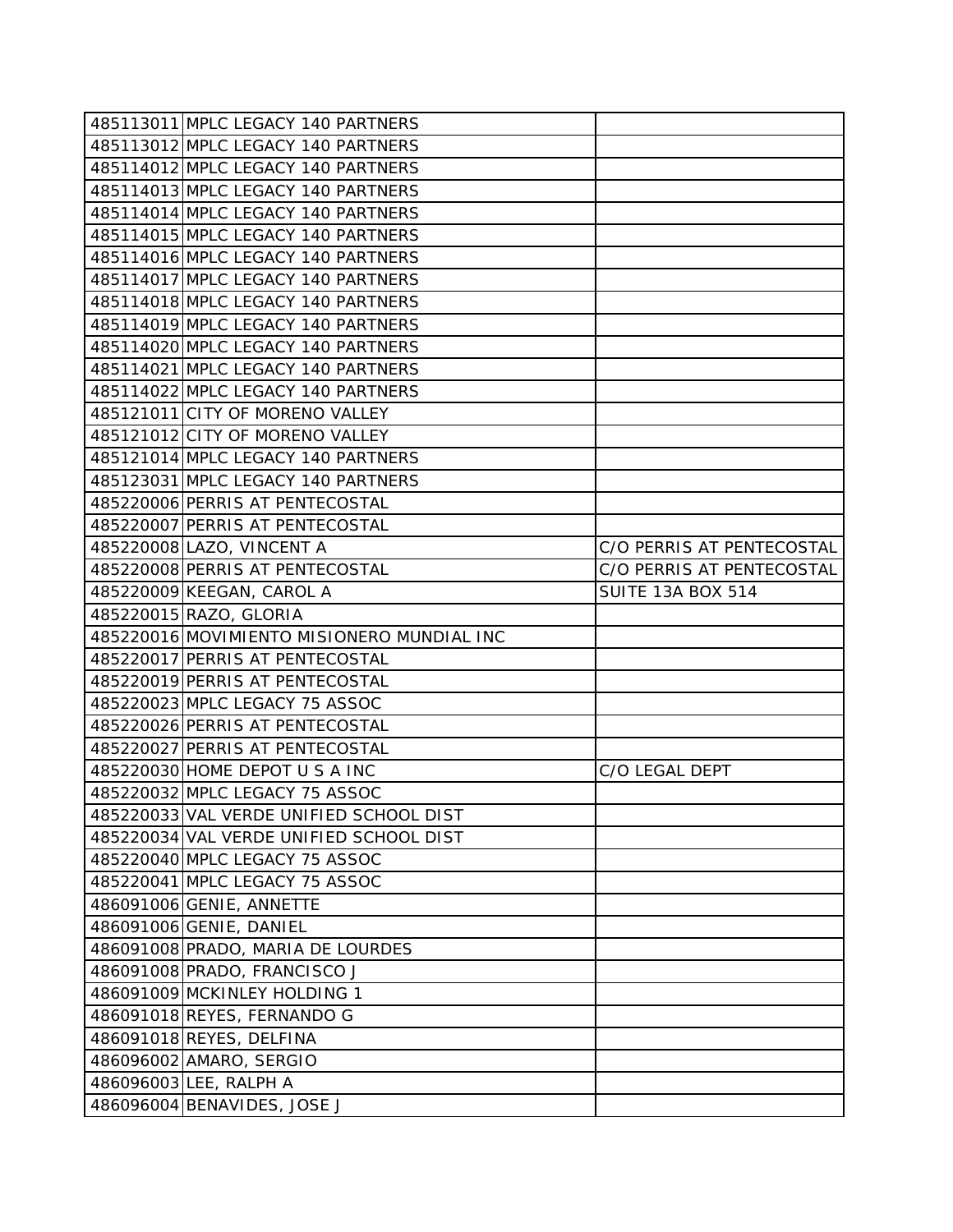| 486096004 BENAVIDES, VIRGINIA        |                 |
|--------------------------------------|-----------------|
| 486096005 FRANCISCO, EDGAR           |                 |
| 486170020 CITY OF MORENO VALLEY      |                 |
| 486170026 CITY OF MORENO VALLEY      |                 |
| 486193002 MASUT, PHILLIP             |                 |
| 486193003 HALL, GARY                 |                 |
| 486193004 SAGHERIAN, ARA             |                 |
| 486193004 SAGHERIAN, ANGELINA R      |                 |
| 486193005 YEPEZ, JOSE ANTONIO        |                 |
| 486193006 RUSS, WILLIAM H            |                 |
| 486193007 LU, LI SHIAN               |                 |
| 486193008 GUILLEN, TOMAS             |                 |
| 486193008 GUILLEN, LETICIA           |                 |
| 486193009 PAUL, SYDONIA              |                 |
| 486193029 DUPREE, TOMMIE             | C/O JEAN DUPREE |
| 486193030 LOPEZ, IGNACIO BARAJAS     |                 |
| 486193031 HINOJOS, ENRIQUE           |                 |
| 486193032 GARIBAY, PEDRO             |                 |
| 486193032 GARIBAY, ROSA M            |                 |
| 486193033 CRESPO, DANIEL             |                 |
| 486193034 CARLSON, CAROL LEE         |                 |
| 486193035 QUIROZ, ISIDRO SAGRERO     |                 |
| 486193036 GUTIERREZ, GUILLERMO       |                 |
| 486193036 OROZCO, LIBRADA FLORINDA   |                 |
| 486193037 GUTIERREZ, MARTIN BANUELOS |                 |
| 486201001 RODRIGUEZ, DANIEL          |                 |
| 486201002 HOLGUIN, RICK              |                 |
| 486201003 FRIZZELL, WILLIAM D        |                 |
| 486201003 FRIZZELL, TAMARA F         |                 |
| 486201004 MELENDEZ, VERONICA         |                 |
|                                      |                 |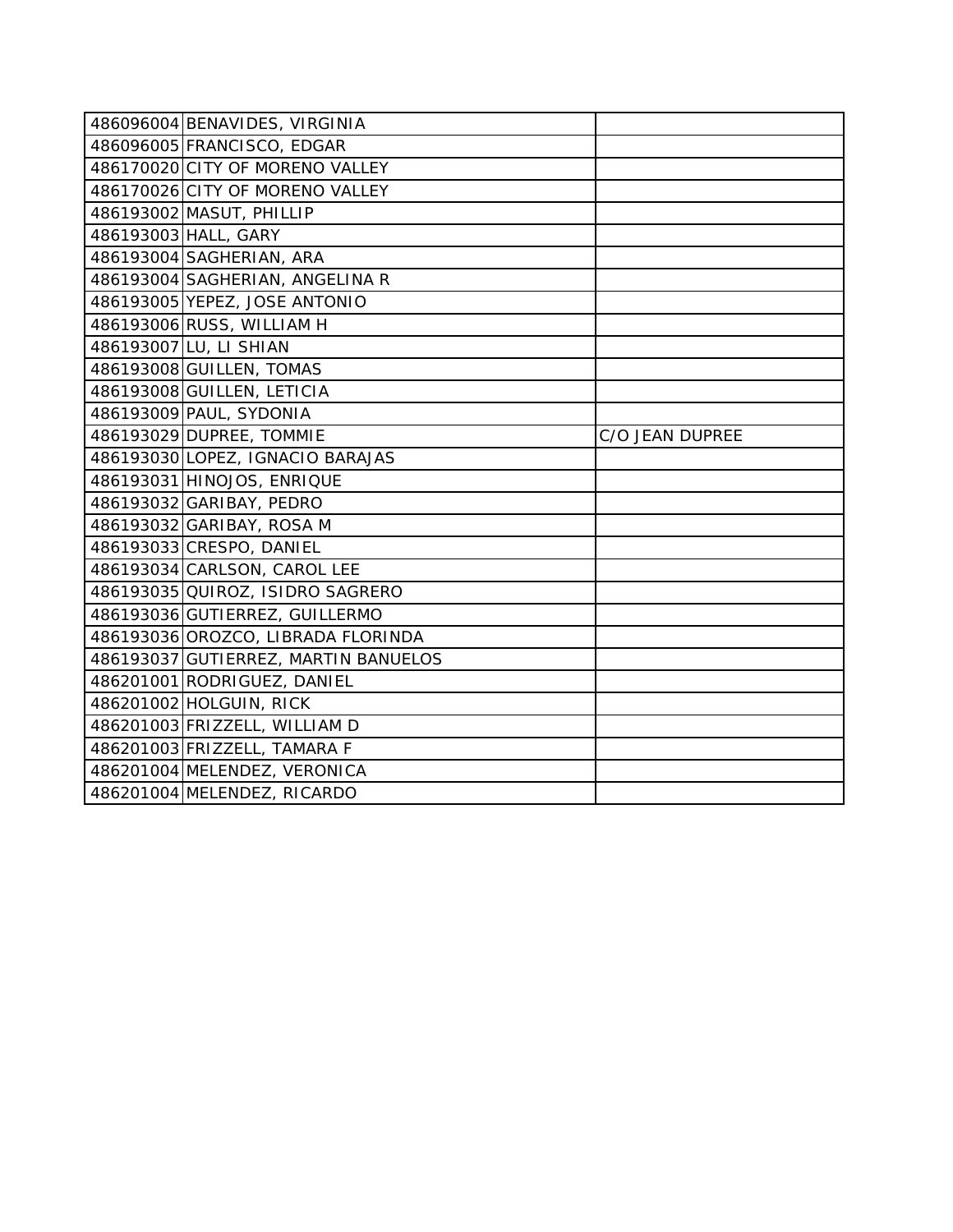| <b>Owner Address</b>    | <b>Owner City</b>    | <b>Owner Zip</b> | <b>Situs Number</b> |
|-------------------------|----------------------|------------------|---------------------|
| 24623 IRIS AVE          | MORENO VALLEY        | 92551            | 24623               |
| 24623 IRIS AVE          | <b>MORENO VALLEY</b> | 92551            | 24623               |
| <b>16085 EMMA LN</b>    | <b>MORENO VALLEY</b> | 92551            | 16085               |
| P O BOX 7000 318        | ROLLING HILLS ESTATE | (90274)          | 0                   |
| <b>24771 IRIS AVE</b>   | MORENO VALLEY CA     | 92553            | 24771               |
| <b>24771 IRIS AVE</b>   | MORENO VALLEY CA     | 92553            | 24771               |
| <b>24771 IRIS AVE</b>   | MORENO VALLEY CA     | 92553            | 0                   |
| <b>24771 IRIS AVE</b>   | MORENO VALLEY CA     | 92553            | 0                   |
| 16039 GERANIUM CT       | <b>MORENO VALLEY</b> | 92551            | 16039               |
| 16027 GERANIUM CT       | MORENO VALLEY        | 92551            | 16027               |
| 16015 GERANIUM CT       | MORENO VALLEY CA     | 92553            | 16015               |
| 16015 GERANIUM CT       | MORENO VALLEY CA     | 92553            | 16015               |
| 16001 GERANIUM CT       | <b>MORENO VALLEY</b> | 92551            | 16001               |
| 16001 GERANIUM CT       | <b>MORENO VALLEY</b> | 92551            | 16001               |
| 16000 GERANIUM CT       | <b>MORENO VALLEY</b> | 92551            | 16000               |
| 16000 GERANIUM CT       | <b>MORENO VALLEY</b> | 92551            | 16000               |
| 16016 GERANIUM CT       | <b>MORENO VALLEY</b> | 92551            | 16016               |
| 16016 GERANIUM CT       | <b>MORENO VALLEY</b> | 92551            | 16016               |
| 16028 GERANIUM CT       | <b>MORENO VALLEY</b> | 92551            | 16028               |
| 16028 GERANIUM CT       | <b>MORENO VALLEY</b> | 92551            | 16028               |
| 4100 NEWPORT PL STE 400 | NEWPORT BEACH CA     | 92660            | 0                   |
| 4100 NEWPORT PL STE 400 | NEWPORT BEACH CA     | 92660            | 0                   |
| 4100 NEWPORT PL STE 400 | NEWPORT BEACH CA     | 92660            | $\overline{O}$      |
| 4100 NEWPORT PL STE 400 | NEWPORT BEACH CA     | 92660            | 0                   |
| 4100 NEWPORT PL STE 400 | NEWPORT BEACH CA     | 92660            | $\mathbf 0$         |
| 4100 NEWPORT PL STE 400 | NEWPORT BEACH CA     | 92660            | 0                   |
| 4100 NEWPORT PL STE 400 | NEWPORT BEACH CA     | 92660            | 0                   |
| 4100 NEWPORT PL STE 400 | NEWPORT BEACH CA     | 92660            | $\overline{O}$      |
| 4100 NEWPORT PL STE 400 | NEWPORT BEACH CA     | 92660            | 0                   |
| 4100 NEWPORT PL STE 400 | NEWPORT BEACH CA     | 92660            | $\overline{O}$      |
| 4100 NEWPORT PL STE 400 | NEWPORT BEACH CA     | 92660            | Ő                   |
| 4100 NEWPORT PL STE 400 | NEWPORT BEACH CA     | 92660            | 0                   |
| 4100 NEWPORT PL STE 400 | NEWPORT BEACH CA     | 92660            | $\overline{O}$      |
| 4100 NEWPORT PL STE 400 | NEWPORT BEACH CA     | 92660            | 0                   |
| 4100 NEWPORT PL STE 400 | NEWPORT BEACH CA     | 92660            | $\mathbf 0$         |
| 4100 NEWPORT PL STE 400 | NEWPORT BEACH CA     | 92660            | $\mathbf 0$         |
| 4100 NEWPORT PL STE 400 | NEWPORT BEACH CA     | 92660            | 0                   |
| 4100 NEWPORT PL STE 400 | NEWPORT BEACH CA     | 92660            | $\overline{O}$      |
| 4100 NEWPORT PL STE 400 | NEWPORT BEACH CA     | 92660            | 0                   |
| 4100 NEWPORT PL STE 400 | NEWPORT BEACH CA     | 92660            | 0                   |
| P O BOX 88005           | MORENO VALLEY CA     | 92552            | 0                   |
| 4100 NEWPORT PL STE 400 | NEWPORT BEACH CA     | 92660            | 0                   |
| 4100 NEWPORT PL STE 400 | NEWPORT BEACH CA     | 92660            | $\mathsf{O}\xspace$ |
| 4100 NEWPORT PL STE 400 | NEWPORT BEACH CA     | 92660            | $\mathsf{O}\xspace$ |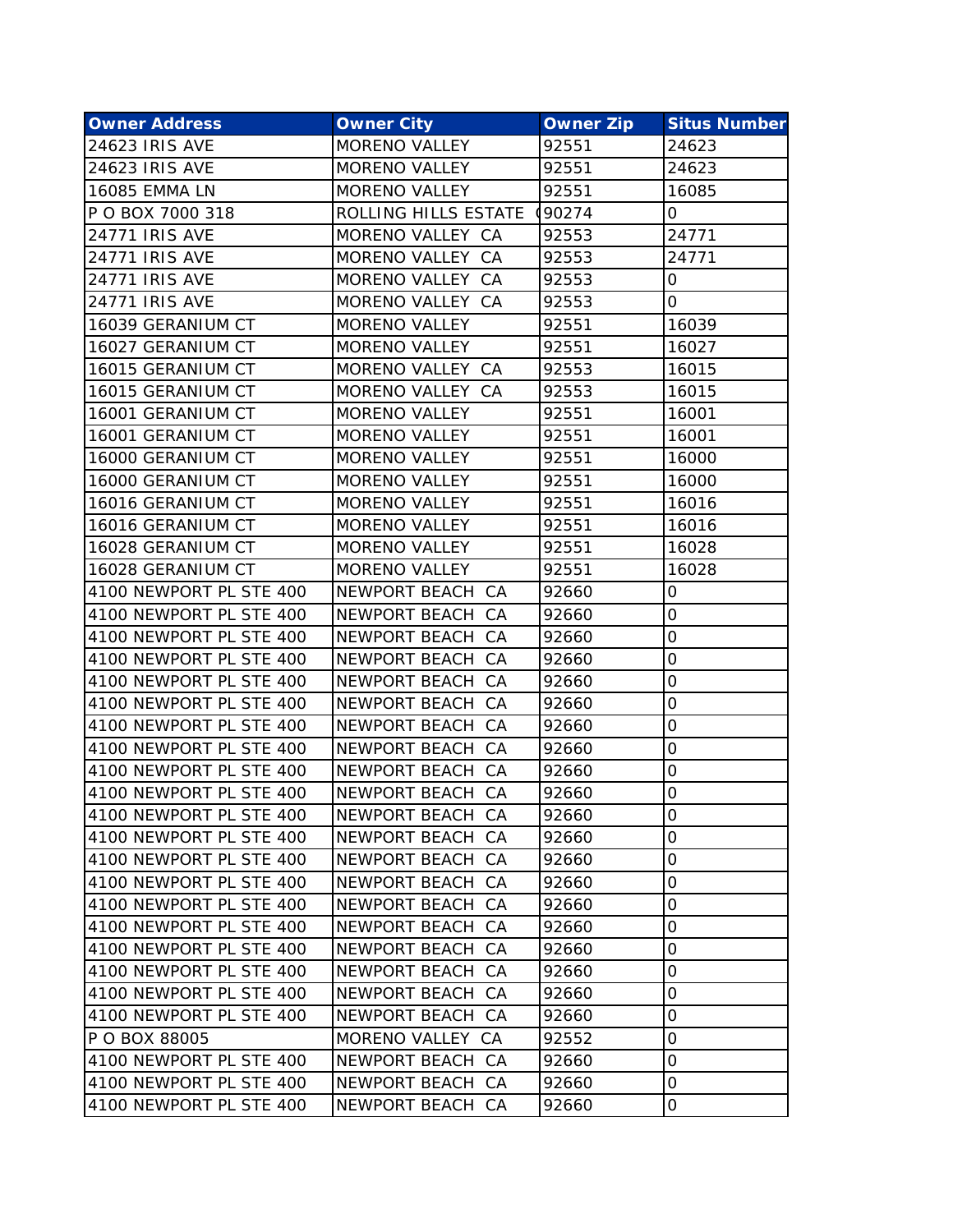| 4100 NEWPORT PL STE 400             | NEWPORT BEACH CA     | 92660 | 0                   |
|-------------------------------------|----------------------|-------|---------------------|
| 4100 NEWPORT PL STE 400             | NEWPORT BEACH CA     | 92660 | 0                   |
| 4100 NEWPORT PL STE 400             | NEWPORT BEACH CA     | 92660 | $\mathbf 0$         |
| 4100 NEWPORT PL STE 400             | NEWPORT BEACH CA     | 92660 | 0                   |
| 4100 NEWPORT PL STE 400             | NEWPORT BEACH CA     | 92660 | $\mathsf{O}\xspace$ |
| 4100 NEWPORT PL STE 400             | NEWPORT BEACH CA     | 92660 | 0                   |
| 4100 NEWPORT PL STE 400             | NEWPORT BEACH CA     | 92660 | 0                   |
| 4100 NEWPORT PL STE 400             | NEWPORT BEACH CA     | 92660 | $\mathsf{O}\xspace$ |
| 4100 NEWPORT PL STE 400             | NEWPORT BEACH CA     | 92660 | 0                   |
| 4100 NEWPORT PL STE 400             | NEWPORT BEACH CA     | 92660 | $\mathsf{O}\xspace$ |
| 4100 NEWPORT PL STE 400             | NEWPORT BEACH CA     | 92660 | 0                   |
| 4100 NEWPORT PL STE 400             | NEWPORT BEACH CA     | 92660 | 0                   |
| 4100 NEWPORT PL STE 400             | NEWPORT BEACH CA     | 92660 | $\mathsf{O}\xspace$ |
| P O BOX 88005                       | MORENO VALLEY CA     | 92552 | $\mathsf{O}\xspace$ |
| P O BOX 88005                       | MORENO VALLEY CA     | 92552 | 0                   |
| 4100 NEWPORT PL STE 400             | NEWPORT BEACH CA     | 92660 | $\mathsf{O}\xspace$ |
| 4100 NEWPORT PL STE 400             | NEWPORT BEACH CA     | 92660 | 0                   |
| 41 CORPORATE PARK STE 250 IRVINE CA |                      | 92606 | 0                   |
| 41 CORPORATE PARK STE 250 IRVINE CA |                      | 92606 | 15924               |
| 41 CORPORATE PARK STE 250 IRVINE CA |                      | 92606 | 15950               |
| 41 CORPORATE PARK STE 250 IRVINE CA |                      | 92606 | 15950               |
| <b>25920 IRIS AVE</b>               | MORENO VALLEY CA     | 92551 | 24850               |
| 11986 CYPRESS AVE                   | HESPERIA CA          | 92345 | 15860               |
| 500 S GRAND AVE STE 1100            | LOS ANGELES CA       | 90071 | 15820               |
| 41 CORPORATE PARK NO 250            | <b>IRVINE CA</b>     | 92606 | 0                   |
| 41 CORPORATE PARK NO 250 IRVINE CA  |                      | 92606 | 15795               |
| 4100 NEWPORT PL STE 400             | NEWPORT BEACH CA     | 92660 | 0                   |
| 41 CORPORATE PARK STE 250 IRVINE CA |                      | 92606 | 0                   |
| 41 CORPORATE PARK STE 250 IRVINE CA |                      | 92606 | 0                   |
| 3800 W CHAPMAN AVE                  | ORANGE CA            | 92868 | 15975               |
| 4100 NEWPORT PL STE 400             | NEWPORT BEACH CA     | 92660 | 0                   |
| 975 W MORGAN ST                     | PERRIS CA            | 92571 | 0                   |
| 975 W MORGAN ST                     | PERRIS CA            | 92571 | 0                   |
| 4100 NEWPORT PL STE 400             | NEWPORT BEACH CA     | 92660 | 0                   |
| 4100 NEWPORT PL STE 400             | NEWPORT BEACH CA     | 92660 | 0                   |
| 4826 RAYMOND DR                     | LA VERNE CA          | 91750 | 15452               |
| 4826 RAYMOND DR                     | LA VERNE CA          | 91750 | 15452               |
| 25020 GENTIAN AVE                   | MORENO VALLEY        | 92551 | 25020               |
| 25020 GENTIAN AVE                   | <b>MORENO VALLEY</b> | 92551 | 25020               |
| 1 KAISER PLAZA STE 1450             | OAKLAND CA           | 94612 | 25030               |
| 25010 GENTIAN AVE                   | <b>MORENO VALLEY</b> | 92551 | 25010               |
| 25010 GENTIAN AVE                   | <b>MORENO VALLEY</b> | 92551 | 25010               |
| 25021 GENTIAN AVE                   | MORENO VALLEY        | 92551 | 25021               |
| 25031 GENTIAN AVE                   | <b>MORENO VALLEY</b> | 92551 | 25031               |
| 3422 E 7TH ST                       | LOS ANGELES CA       | 90023 | 25041               |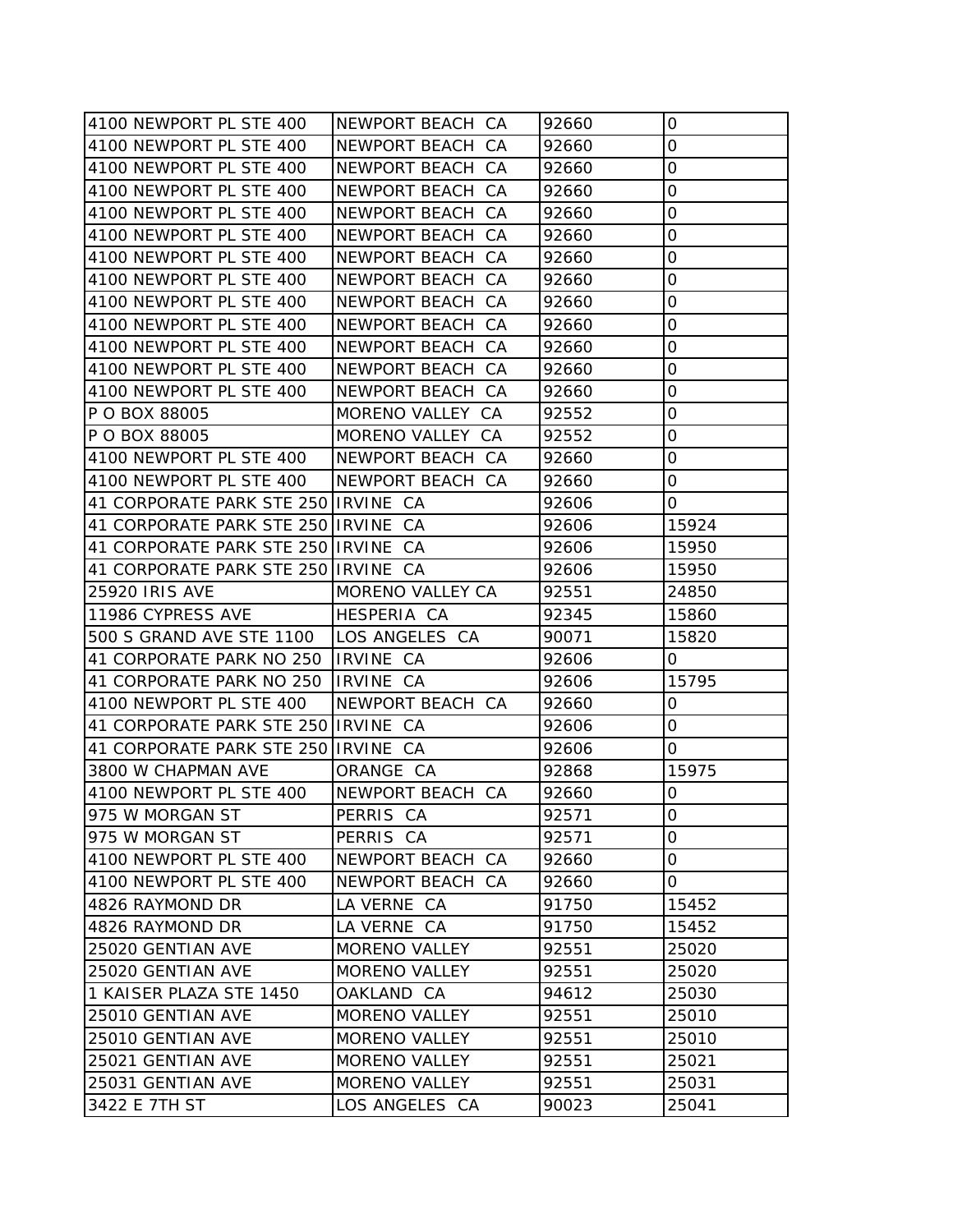| 3422 E 7TH ST           | LOS ANGELES CA         | 90023 | 25041 |
|-------------------------|------------------------|-------|-------|
| 25011 GENTIAN AVE       | MORENO VALLEY          | 92551 | 25011 |
| P O BOX 88005           | MORENO VALLEY CA       | 92552 | 0     |
| P O BOX 88005           | MORENO VALLEY CA       | 92552 | 15670 |
| 19069 VAN BUREN 114 494 | RIVERSIDE CA           | 92508 | 25038 |
| 25028 WENDY WAY         | <b>MORENO VALLEY</b>   | 92551 | 25028 |
| 25018 WENDY WAY         | <b>MORENO VALLEY</b>   | 92551 | 25018 |
| 25018 WENDY WAY         | <b>MORENO VALLEY</b>   | 92551 | 25018 |
| 25008 WENDY WAY         | <b>MORENO VALLEY</b>   | 92551 | 25008 |
| 25007 WENDY WAY         | <b>MORENO VALLEY</b>   | 92551 | 25007 |
| 1561 E LEMON AVE        | BRADBURY CA            | 91008 | 25017 |
| 25027 WENDY WAY         | <b>MORENO VALLEY</b>   | 92551 | 25027 |
| 25027 WENDY WAY         | <b>MORENO VALLEY</b>   | 92551 | 25027 |
| P O BOX 9970            | MORENO VALLEY CA       | 92557 | 25037 |
| 15333 THERESA AVE       | MORENO VALLEY CA       | 92553 | 25055 |
| <b>25049 DANA LN</b>    | MORENO VALLEY          | 92551 | 25049 |
| 25041 DANA LN           | <b>MORENO VALLEY</b>   | 92551 | 25041 |
| 25035 DANA LN           | <b>MORENO VALLEY</b>   | 92551 | 25035 |
| 25035 DANA LN           | <b>MORENO VALLEY</b>   | 92551 | 25035 |
| <b>P O BOX 2387</b>     | <b>BELL GARDENS CA</b> | 90202 | 25029 |
| 25020 DANA LN           | MORENO VALLEY          | 92551 | 25020 |
| 14935 WHITE BOX LN      | MORENO VALLEY CA       | 92555 | 25030 |
| <b>25040 DANA LN</b>    | <b>MORENO VALLEY</b>   | 92551 | 25040 |
| <b>25040 DANA LN</b>    | <b>MORENO VALLEY</b>   | 92551 | 25040 |
| <b>25050 DANA LN</b>    | <b>MORENO VALLEY</b>   | 92551 | 25050 |
| <b>15759 NINYA AVE</b>  | <b>MORENO VALLEY</b>   | 92551 | 15759 |
| 15767 NINYA AVE         | <b>MORENO VALLEY</b>   | 92551 | 15767 |
| 6208 APPIAN WAY         | RIVERSIDE CA           | 92506 | 15775 |
| 6208 APPIAN WAY         | RIVERSIDE CA           | 92506 | 15775 |
| 15783 NINYA AVE         | MORENO VALLEY          | 92551 | 15783 |
| 15783 NINYA AVE         | <b>MORENO VALLEY</b>   | 92551 | 15783 |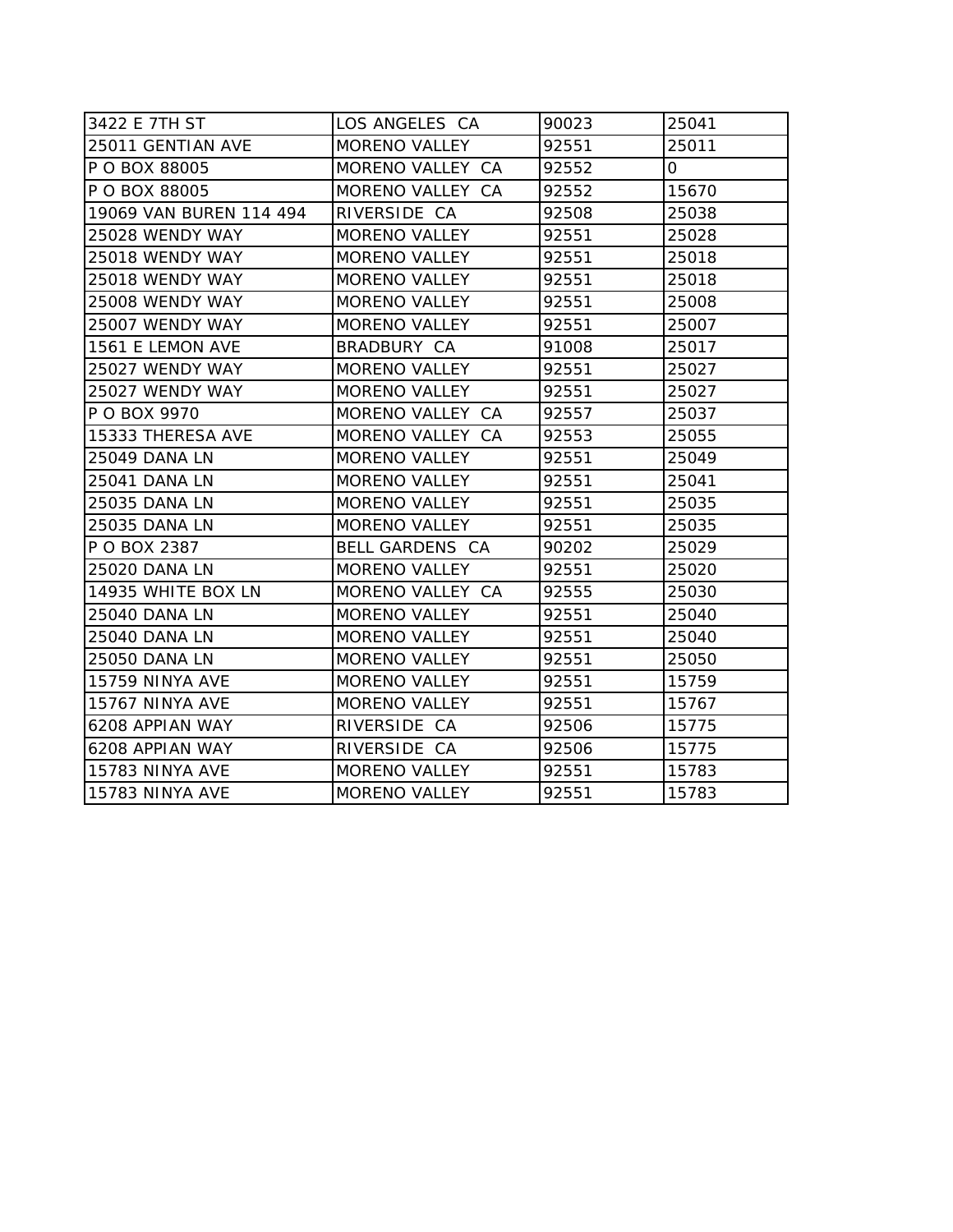| <b>Situs Street</b> | <b>Situs City</b>    | <b>Situs Zip</b> |
|---------------------|----------------------|------------------|
| <b>IRIS</b>         | <b>MORENO VALLEY</b> | 92551            |
| <b>IRIS</b>         | <b>MORENO VALLEY</b> | 92551            |
| <b>EMMA</b>         | <b>MORENO VALLEY</b> | 92551            |
|                     |                      | 0                |
| <b>IRIS</b>         | <b>MORENO VALLEY</b> | 92553            |
| <b>IRIS</b>         | <b>MORENO VALLEY</b> | 92553            |
|                     |                      | 0                |
|                     |                      | 0                |
| <b>GERANIUM</b>     | <b>MORENO VALLEY</b> | 92551            |
| GERANIUM            | <b>MORENO VALLEY</b> | 92551            |
| <b>GERANIUM</b>     | <b>MORENO VALLEY</b> | 92551            |
| <b>GERANIUM</b>     | <b>MORENO VALLEY</b> | 92551            |
| <b>GERANIUM</b>     | <b>MORENO VALLEY</b> | 92551            |
| <b>GERANIUM</b>     | <b>MORENO VALLEY</b> | 92551            |
| <b>GERANIUM</b>     | <b>MORENO VALLEY</b> | 92551            |
| <b>GERANIUM</b>     | <b>MORENO VALLEY</b> | 92551            |
| <b>GERANIUM</b>     | <b>MORENO VALLEY</b> | 92551            |
| <b>GERANIUM</b>     | <b>MORENO VALLEY</b> | 92551            |
| <b>GERANIUM</b>     | <b>MORENO VALLEY</b> | 92551            |
| <b>GERANIUM</b>     | <b>MORENO VALLEY</b> | 92551            |
|                     |                      | 0                |
|                     |                      | 0                |
|                     |                      | 0                |
|                     |                      | 0                |
|                     |                      | 0                |
|                     |                      | 0                |
|                     |                      | 0                |
|                     |                      | 0                |
|                     |                      | 0                |
|                     |                      | 0                |
|                     |                      | 0                |
|                     |                      | O                |
|                     |                      | O                |
|                     |                      | O                |
|                     |                      | 0                |
|                     |                      | 0                |
|                     |                      | O                |
|                     |                      | O                |
|                     |                      | 0                |
|                     |                      | O                |
|                     |                      | O                |
|                     |                      | 0                |
|                     |                      | 0                |
|                     |                      | 0                |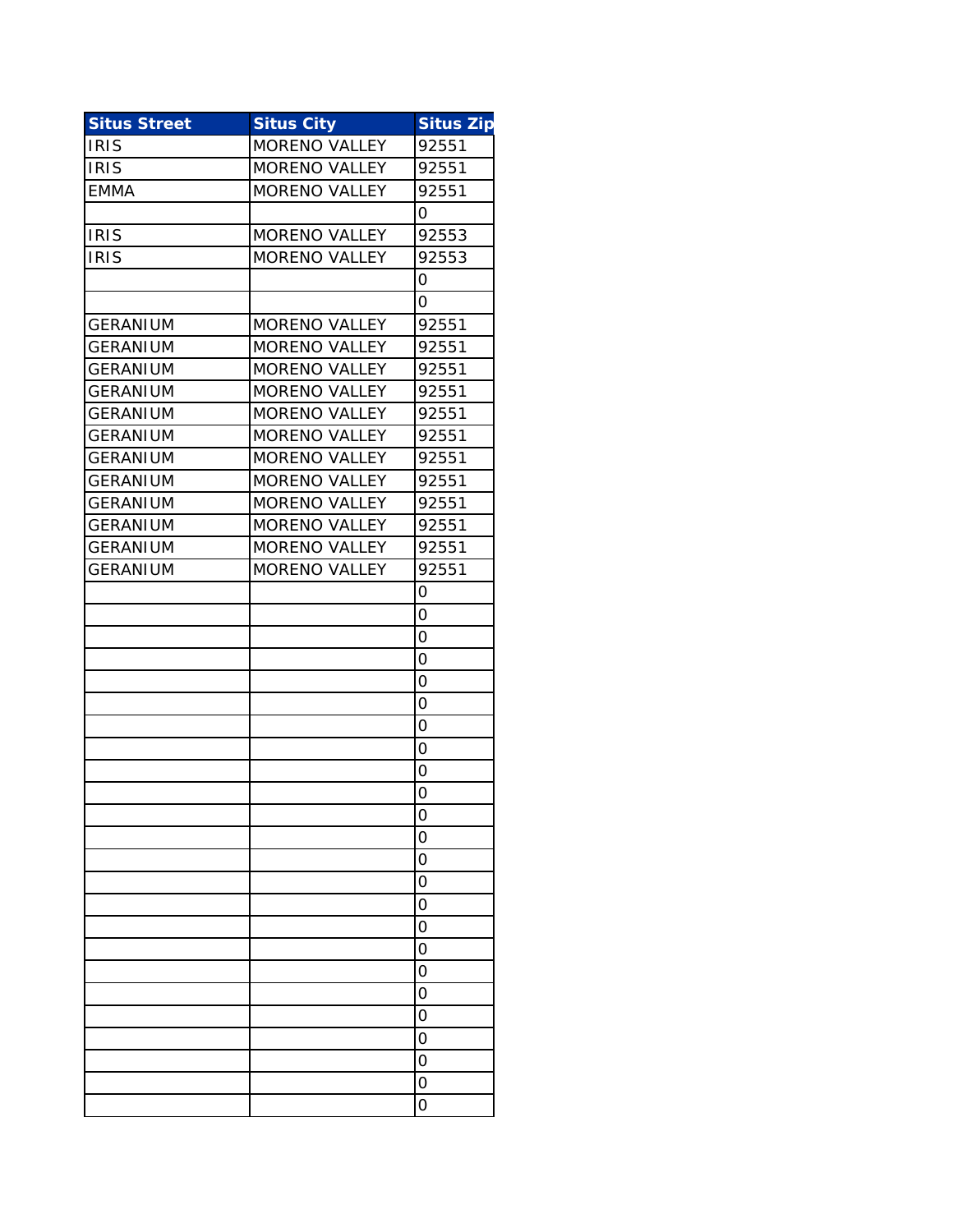|                |                      | 0     |
|----------------|----------------------|-------|
|                |                      | 0     |
|                |                      | 0     |
|                |                      | 0     |
|                |                      | 0     |
|                |                      | 0     |
|                |                      | 0     |
|                |                      | 0     |
|                |                      | 0     |
|                |                      | 0     |
|                |                      | 0     |
|                |                      | 0     |
|                |                      | 0     |
|                |                      | 0     |
|                |                      | 0     |
|                |                      | 0     |
|                |                      | O     |
|                |                      | 0     |
| <b>EMMA</b>    | <b>MORENO VALLEY</b> | 92551 |
| <b>EMMA</b>    | <b>MORENO VALLEY</b> | 92551 |
| <b>EMMA</b>    | <b>MORENO VALLEY</b> | 92551 |
| <b>IRIS</b>    | <b>MORENO VALLEY</b> | 92551 |
| <b>EMMA</b>    | <b>MORENO VALLEY</b> | 92551 |
| <b>EMMA</b>    | <b>MORENO VALLEY</b> | 92551 |
|                |                      | O     |
| <b>PERRIS</b>  | MORENO VALLEY        | 92551 |
|                |                      | 0     |
|                |                      | O     |
|                |                      |       |
|                |                      | Ο     |
| <b>PERRIS</b>  | MORENO VALLEY        | 92551 |
|                |                      | 0     |
|                |                      | 0     |
|                |                      | 0     |
|                |                      | 0     |
|                |                      | O     |
| PERRIS         | <b>MORENO VALLEY</b> | 92551 |
| <b>PERRIS</b>  | <b>MORENO VALLEY</b> | 92551 |
| <b>GENTIAN</b> | <b>MORENO VALLEY</b> | 92551 |
| <b>GENTIAN</b> | <b>MORENO VALLEY</b> | 92551 |
| <b>GENTIAN</b> | <b>MORENO VALLEY</b> | 92551 |
| <b>GENTIAN</b> | <b>MORENO VALLEY</b> | 92551 |
| <b>GENTIAN</b> | <b>MORENO VALLEY</b> | 92551 |
| <b>GENTIAN</b> | <b>MORENO VALLEY</b> | 92551 |
| <b>GENTIAN</b> | <b>MORENO VALLEY</b> | 92551 |
| <b>GENTIAN</b> | <b>MORENO VALLEY</b> | 92551 |
|                |                      |       |